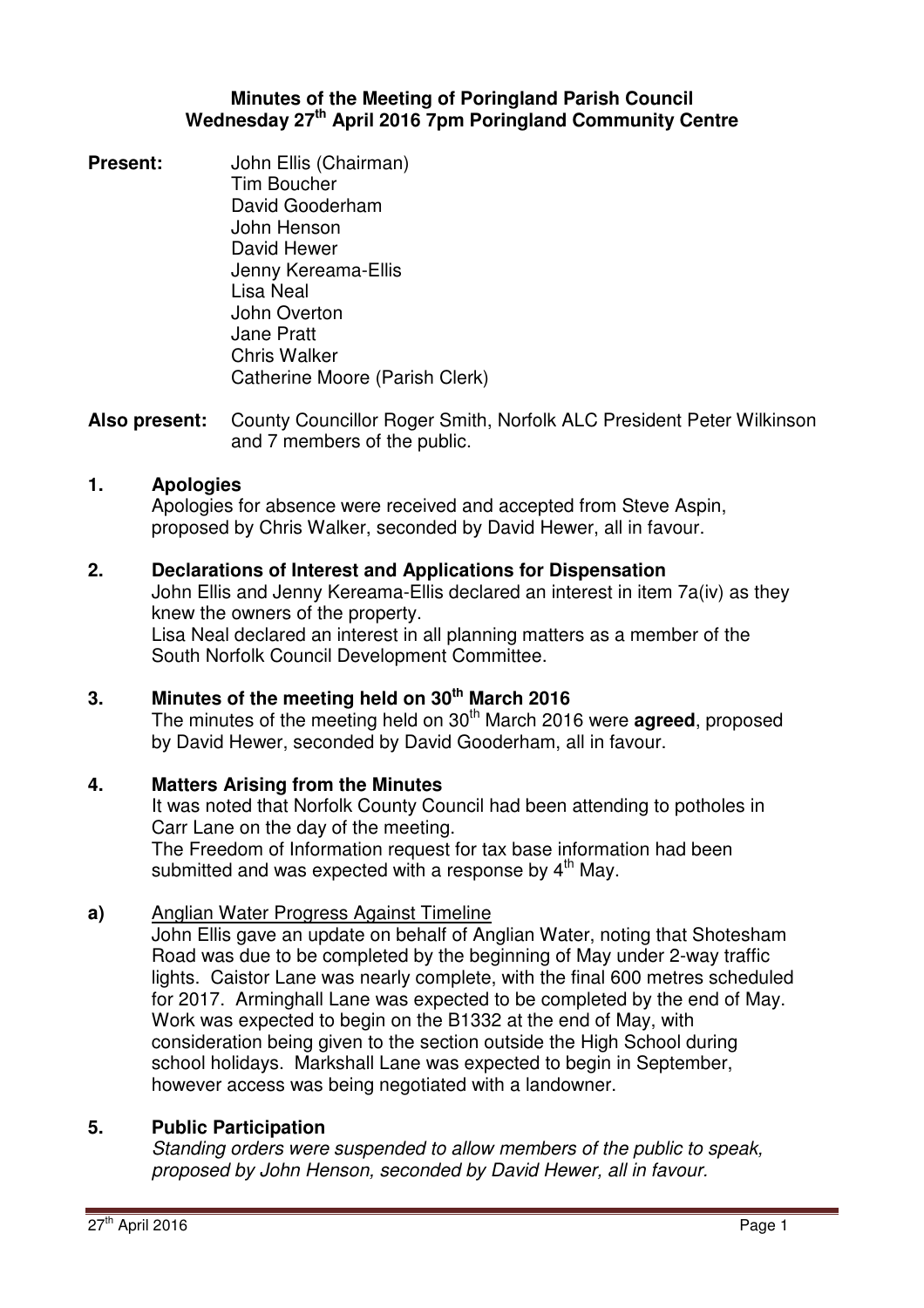A member of the public expressed disappointment at the performance of Anglian Water in the replacement of the water main, especially around communication and management. He noted that the scheme was already significantly behind, but also acknowledged that the workers on site were accommodating and pleasant to work with. He felt that pressure should be put on Anglian Water to improve the project targets. These comments were noted.

A member of the public asked why hirers of the Community Centre could not access their quad until 15 minutes before their booking, even when it was free and ready. It was confirmed that this was because consistency was required with all hirers, and sometimes rooms could not be ready until the last minute. It was confirmed that additional time could be booked and paid for if this was needed.

# **6. Presentation by Peter Wilkinson, Norfolk ALC**

John Ellis welcomed Peter Wilkinson, President of Norfolk ALC, who had been invited to give a presentation about the benefits of membership of Norfolk ALC. Peter discussed current national lobbying, member benefits, and cited examples where advice received had saved councils considerable expenditure. Questions were asked and answered.

Standing orders were reinstated.

#### **7. Planning**

Lisa Neal withdrew from the meeting.

- **a)**  Applications Received
- **i)**  2016/0659 11 Hillside: Proposed rear extension and internal and external alterations.

John Henson had viewed the plans. He noted that the proposals were very simple, and only required because the householder had exceeded permitted development.

It was **agreed** to make no comment. Proposed by John Henson, seconded by David Hewer, all in favour. **Clerk**

- 
- **ii)** 2016/0726 Land West of Norwich Road and South of Caistor Lane: Erection of non-illuminated adverts and flags

Jenny Kereama-Ellis had viewed the plans and visited the site. She noted that all the advertising had already been installed, and expressed dissatisfaction that yet again David Wilson Homes were applying for advertising consent when the scheme had already been completed.

It was **agreed** to object on the basis that the application was submitted after the scheme had been installed. There had been no consultation or communication with the community on any aspects of this. These types of issues brought the planning process into disrepute and brought the community and parish council into ridicule.

**Clerk**

The Clerk was asked to communicate the Council's dissatisfaction with this to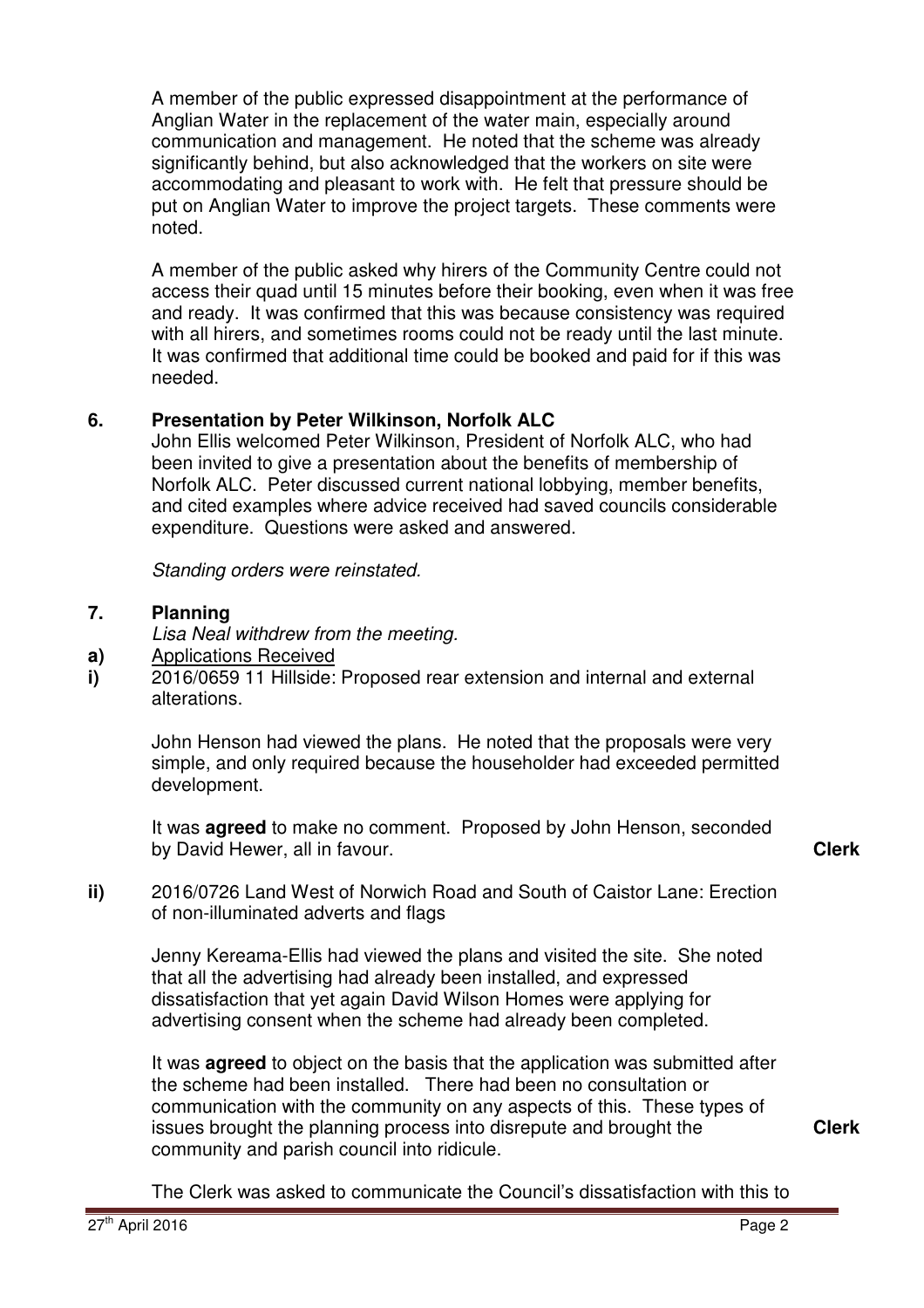the Director responsible for planning.

**iii)** 2016/0771 Land north of Shotesham Road: Variation of condition 2 of permission 2014/0393/D – various material changes.

Tim Boucher had viewed the plans and visited the site. He noted that the plans sought to change the paving colour from buff to charcoal, which would wear better, and simplified the number and type of materials for bricks and tiles. It was **agreed** to make no comment, proposed by Tim Boucher, seconded by Chris Walker, all in favour.

**iv)** 2016/0872 St Lawrence, Bungay Road: Reserved matters for 3no chalet bungalows for access, appearance, layout and scale, together with the discharge of conditions 4, 5, 6, 8 and 10 relating to outline consent from 2013/0930.

Chris Walker had viewed the plans and visited the site. He noted that the Parish Council had recommended approval at the outline permission stage, that the application had been refused by South Norfolk Council and was then approved on appeal. The application sought to give detail, although nothing was presented for Plot 2. The proposals presented attractive dwellings. Concern was expressed regarding HGV access however a turning circle had been included. The access to the site was compliant with Norfolk County Council requirements.

It was **agreed** to recommend approval, proposed by Chris Walker, seconded by David Gooderham, 6 in favour, 2 abstentions. **Clerk**

**v)** Paper Planning Applications

Councillors expressed concerns that they had been unable to view the detail of plans, and that everyone had different IT which gave different quality of image. It was noted that even with the good IT in the Community Centre to view plans within meetings, it was difficult to ascertain the detail, which was leading to a democratic deficit within the planning process. It was felt that plans should be legible in order to be read.

It was **agreed** that the Clerk would write to give these comments to South Norfolk Council, proposed by John Henson, seconded by David Hewer, all in favour. **Clerk**

- **b)** Permission Granted
- **i)**  2015/2893 Land north of Shotesham Road: Variation of condition 9 of permission 2014/0476 – Amend condition to require off-site highway works to be completed prior to occupation of the 100<sup>th</sup> dwelling instead of 50<sup>th</sup> dwelling or within nine months of the completion of the Anglian Water works.

#### **APPROVED**

- **ii)**  2016/0034 7 Hardesty Close: Front and side extensions and replacement store. Existing and proposed walls to be rendered. **APPROVED**
- **iii)**  2016/0349 Bowls Club, The Footpath: Installation of septic tank. **REFUSED**

**Clerk**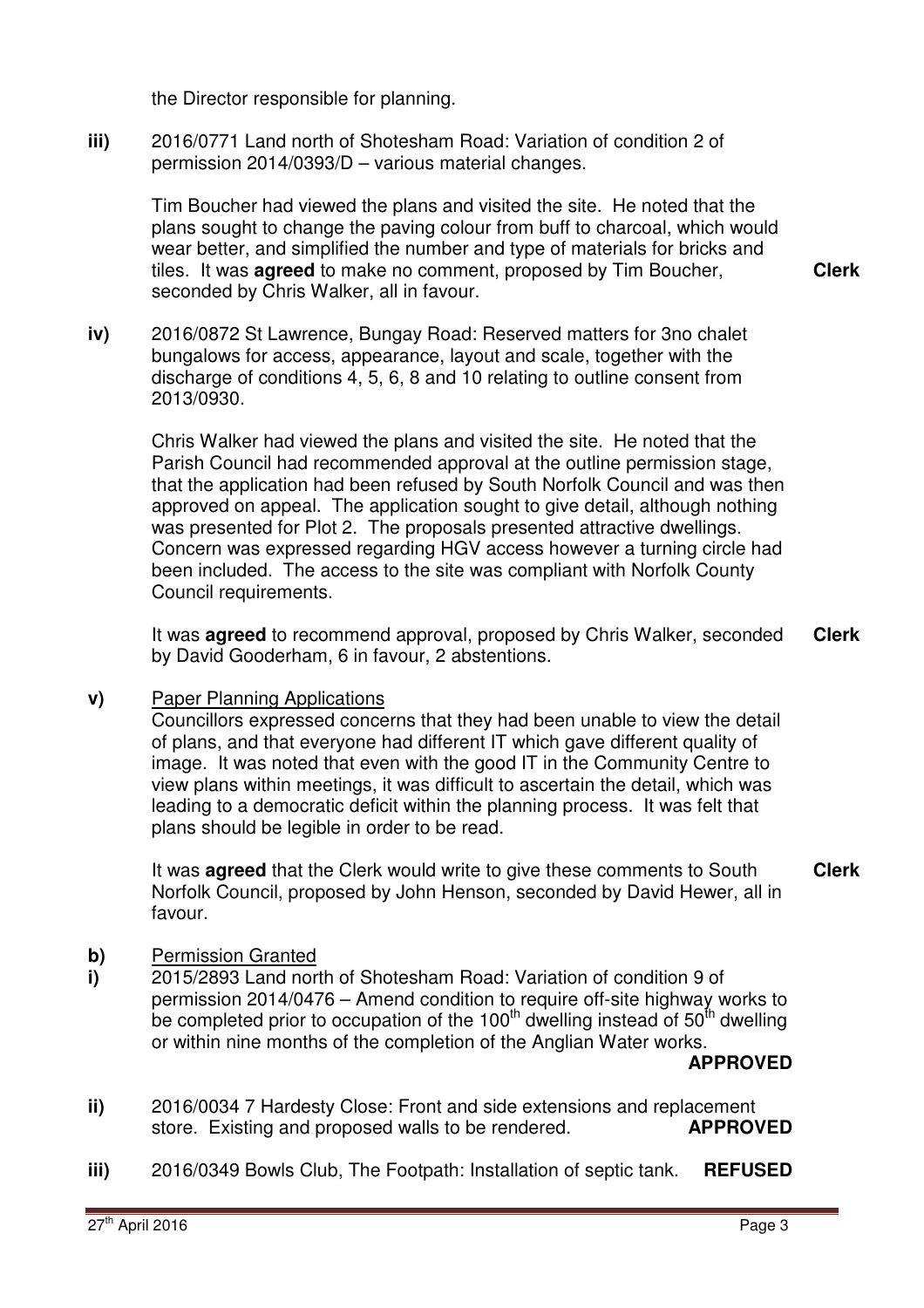#### **c)** Appeal Notifications

**i)**  2015/2557 37 Stoke Road: Sub-division of garden and erection of a dwelling.

The Council had previously objected on the basis of overdevelopment and vehicle access, and had no further comments to add.

#### **8. Advisory Group and Working Group Reports**

#### **a)**  Whole Council Strategic Working Group

A report of the Whole Council Strategic Working Group was presented. It was **agreed** that the Council would not pursue Neighbourhood Planning; that the Agreed and Preferred Suppliers List would be reviewed and agreed at a future Council meeting; that Councillors would be made aware of significant incidents within the village; and that emails would continue to be circulated to Councillors to pick up items of interest to them. **Clerk**

## **9. Correspondence**

None.

#### **10. Finance**

**a)**  Receipts, Payments and Bank Reconciliation

The bank reconciliation, receipts and payments for March 2016 were presented. It was **agreed** to accept those documents, proposed by David Hewer, seconded by Tim Boucher, all in favour.

#### **b)** Year End Budget Comparison

The year end budget comparison was presented, noting income over expenditure of £11,996.17.

### **c)** Accounts for Payment

It was **agreed** to pay the following accounts, proposed by David Gooderham, seconded by David Hewer, all in favour.

|                                | <b>Staff Salaries</b>          | £5,963.17 |
|--------------------------------|--------------------------------|-----------|
| <b>HMRC</b>                    | PAYE, NIC, Student Loan        | £2,159.80 |
| <b>Norfolk Pension Fund</b>    | Superannuation                 | £2,205.90 |
| <b>Hugh Crane Cleaning Eqt</b> | <b>Cleaning Materials</b>      | £35.32    |
| Anglian Water                  | Water - Community Centre       | £178.00   |
| South Norfolk Council          | Rates - Community Centre       | £268.00   |
| <b>ESPO</b>                    | Gas                            | £205.81   |
| <b>SSE Southern Electric</b>   | Electricity - Community Centre | £595.95   |
| <b>Spruce Landscapes</b>       | Grounds Maintenance - C Ctre   | £226.00   |
| Jim Lawrance                   | Dishwasher Repair              | £54.60    |
| <b>Public Works Loan Board</b> | Loan Repayment                 | £4,356.63 |
| <b>Chase Stereo</b>            | 70's Night Disco Deposit       | £75.00    |
| J & A Saunders                 | <b>Window Cleaning</b>         | £114.00   |
| Veolia                         | Waste                          | £64.16    |
| <b>Norfolk Copiers</b>         | <b>Photocopier Rental</b>      | £81.00    |
| <b>Norfolk Copiers</b>         | <b>Photocopier Charges</b>     | £37.18    |
| <b>TalkTalk</b>                | Telephone & Broadband          | £25.00    |
| <b>Spruce Landscapes</b>       | Grounds Maintenance - Cem      | £750.00   |
| South Norfolk Council          | Dog Bins                       | £833.45   |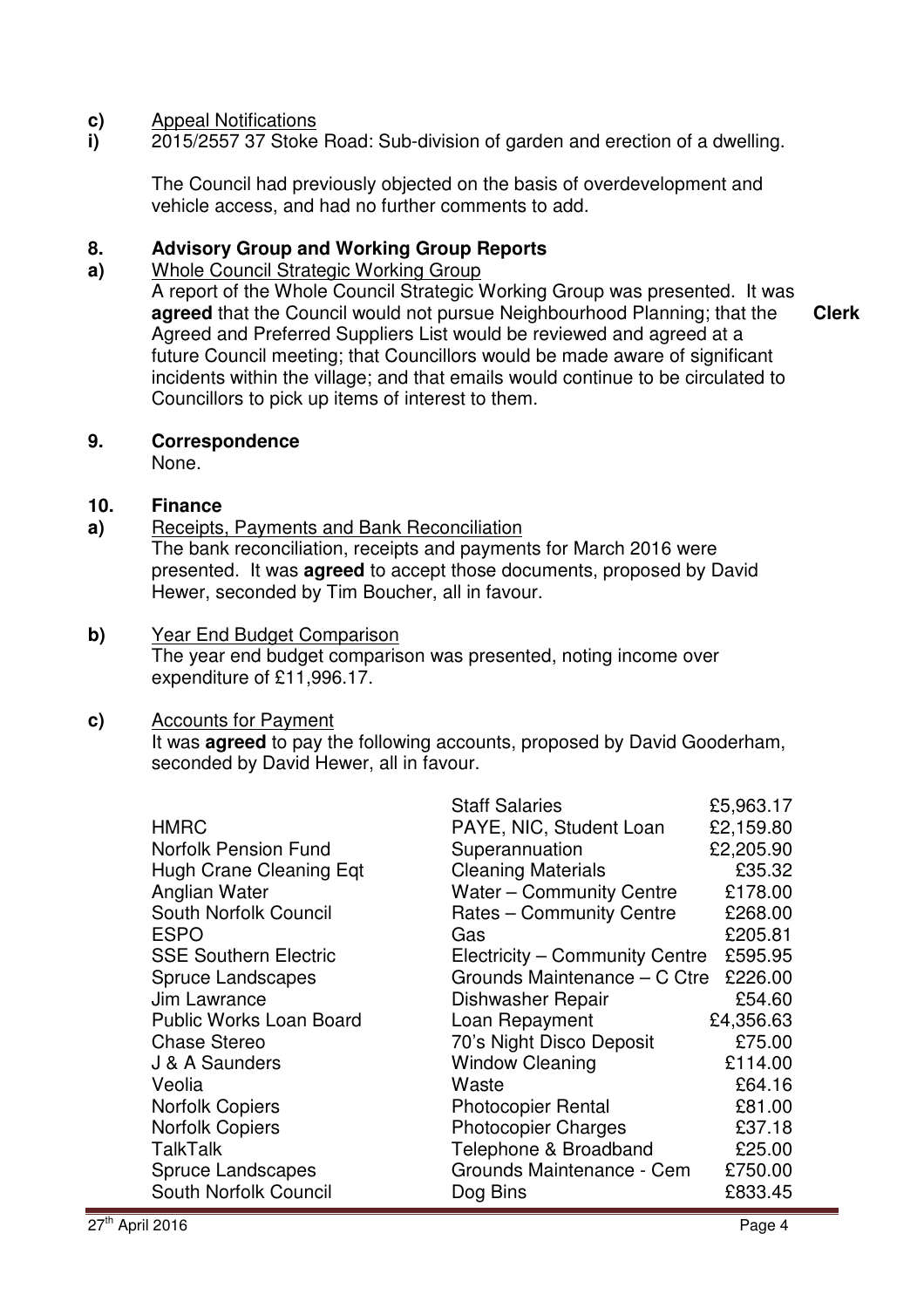| South Norfolk Council                | Rates - Bowls Pavilion          | £32.31    |
|--------------------------------------|---------------------------------|-----------|
| South Norfolk Council                | Rates - Football Pavilion       | £97.41    |
| <b>Norwich Electrical</b>            | <b>Electrical Repair</b>        | £76.44    |
| R Meads                              | Gates - Playing Field           | £59.68    |
| <b>B&amp;C Shelter Solutions</b>     | <b>Bus Shelter Replacement</b>  | £5,323.20 |
| Greenbarnes                          | <b>Fiveways Notice Board</b>    | £323.34   |
| <b>Best Norfolk Office Solutions</b> | Six Administrator               | £91.01    |
| Barclaycard                          | Bar Stock / Petty Cash / Advert | £866.27   |
| R Overton                            | <b>Playing Field Cleaning</b>   | £256.00   |
| Hugh Crane Cleaning Eqt              | <b>Cleaning Materials</b>       | £60.86    |
| C Moore                              | Petty Cash Top Up               | £37.36    |

### **d)** Reinvestment of Bond Money

It was noted that contact information and research on options was to be forwarded, and **agreed** that reinvestment would be resolved on the next agenda.

**Clerk**

## **e)** NS&I Savings Account

The Clerk reported that she had been notified of a drop in interest rate on the NS&I savings account, from 0.75% to 0.45%. It was **agreed** that the Clerk would research alternative options for instant access accounts. **Clerk**

# **11. Chairman's Report**

John Ellis had no new matters to report.

Lisa Neal gave an update on the activities of the Six Youth Council, noting that they were attending assemblies to try to recruit new members. Fund raising events were taking place, and the group was aiming to attend all Annual Parish Meetings.

### **12. District Councillor's Report**

John Overton reported that he had attended the opening of the newly refurbished Wymondham Leisure Centre, and was highly impressed by the superb facilities. He reminded Council that he had a £30,000 Eastern Rivers budget to spend in the year, as well as his ward member budget. Lisa Neal reported that from  $6<sup>th</sup>$  June there would be a change in bin collection days. All residents would be receiving a brochure, and it would take a couple of weeks for the new arrangements to settle down. The new scheme was being introduced as quickly as possible, meaning that some residents had only just received their forward dates for bin collections. A query was raised as to whether parish level recycling rates were available, it was confirmed that this information was not recorded.

# **13. County Councillor's Report**

Roger Smith had circulated his report. He briefly discussed the difference between S106 and CIL money, noting that both offered different opportunities. Roger noted that the Norfolk Youth Parliament, which was facilitated by Norfolk County Council, had just had elections and that MYPs were getting out and about to local schools. Roger had been notified that the closure of Long Lane in Stoke Holy Cross had been extended, and had challenged the reasons for this.

### **14. Welcome Home and Memorial Playing Field Trust**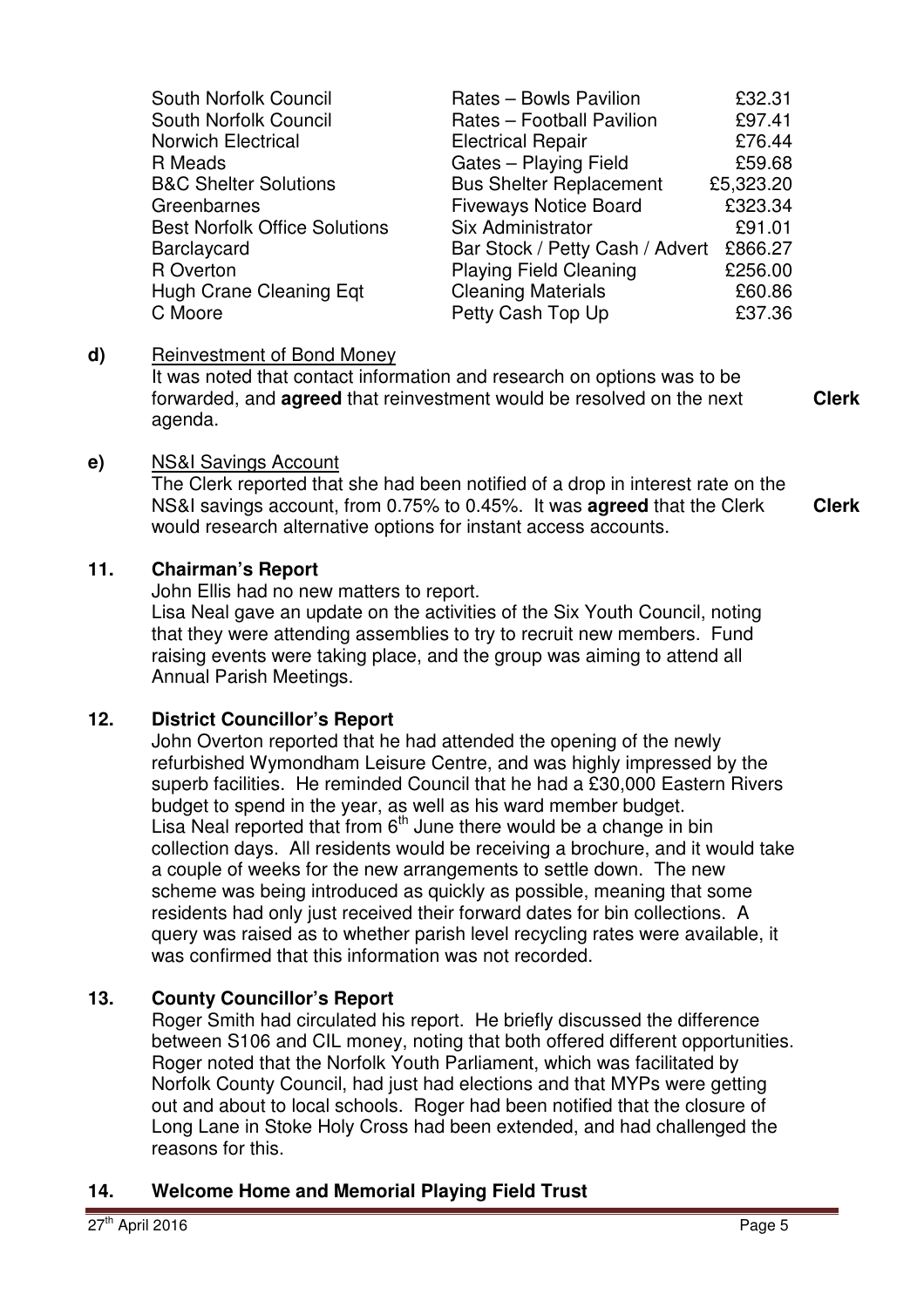# **a)** Bowls Pavilion Drainage

Tim Boucher was looking into possible options for cleaning of water so that it could be safely discharged into the water course. He noted that he would forward some options and costs to the Clerk, who would provide a cost/benefit analysis of the options. The Club were currently using the football pavilion, which would present clashes of bookings early in the season. The option of siting a portaloo for the duration of the bowls season was suggested. **Clerk**

# **b**) Replacement of drain between manhole 1 and manhole 2

The Clerk noted the prices previously received for replacing the stretch of drain. It was suggested that Anglian Water could be approached to replace the drain for the Trust. It was **agreed** that if this was not possible, T Farrow Construction would be appointed to replace the pipe line, proposed by John Henson, seconded by Jenny Kereama-Ellis, all in favour.

**Clerk**

## Chris Walker left the meeting at 8.50pm.

## **15. Other Matters**

## **a)** Funding of Six Strategic Group

John Ellis reported that there was just under £1,000 in the fund for the Six Administrator, and that all councils within the Group had been asked to consider contributing around £70 per annum towards future funding. The administration cost around  $£450 - £500$  per year. It was felt that the meetings were exceptionally valuable as they gave an opportunity to discuss matters affecting the wider area as well as projects. It was **agreed** that this would be included within the budget discussions for the following financial year, proposed by John Henson, seconded by David Hewer, all in favour.

## **b)** South Norfolk Council Draft Community Asset Strategy 2016-2020 Consultation

The draft Strategy was presented for consideration, and it was noted that there were parcels of land owned by South Norfolk Council in Spruce Crescent and St Mary's Road, as well as the Leisure Garden. It was **agreed** to delegate responding to the consultation to the Clerk and Chairman, proposed by John Henson, seconded by David Hewer, all in favour. **Clerk**

# **c)** Renewal of Norfolk ALC Subscription

The renewal of the subscription to Norfolk ALC and the presentation by Peter Wilkinson was considered. It was **agreed** not to renew the subscription, proposed by David Gooderham, seconded by John Henson, all in favour. It was **agreed** to subscribe to the Local Council Public Advisory Service for 12 months to trial the service, with a review of the overall situation in February 2017, proposed by Lisa Neal, seconded by Tim Boucher, all in favour. **Clerk Clerk**

### **d)** Community Infrastructure Levy

The Clerk reported that a CIL payment had been received totalling £1,557.90. There were very specific rules around what this could be spent on. It was **agreed** that this would be used to fund the replacement bus shelter at Fiveways, proposed by John Henson, seconded by Lisa Neal, all in favour.

**Clerk**

**e)** Draft Scheme of Delegation

**Clerk**